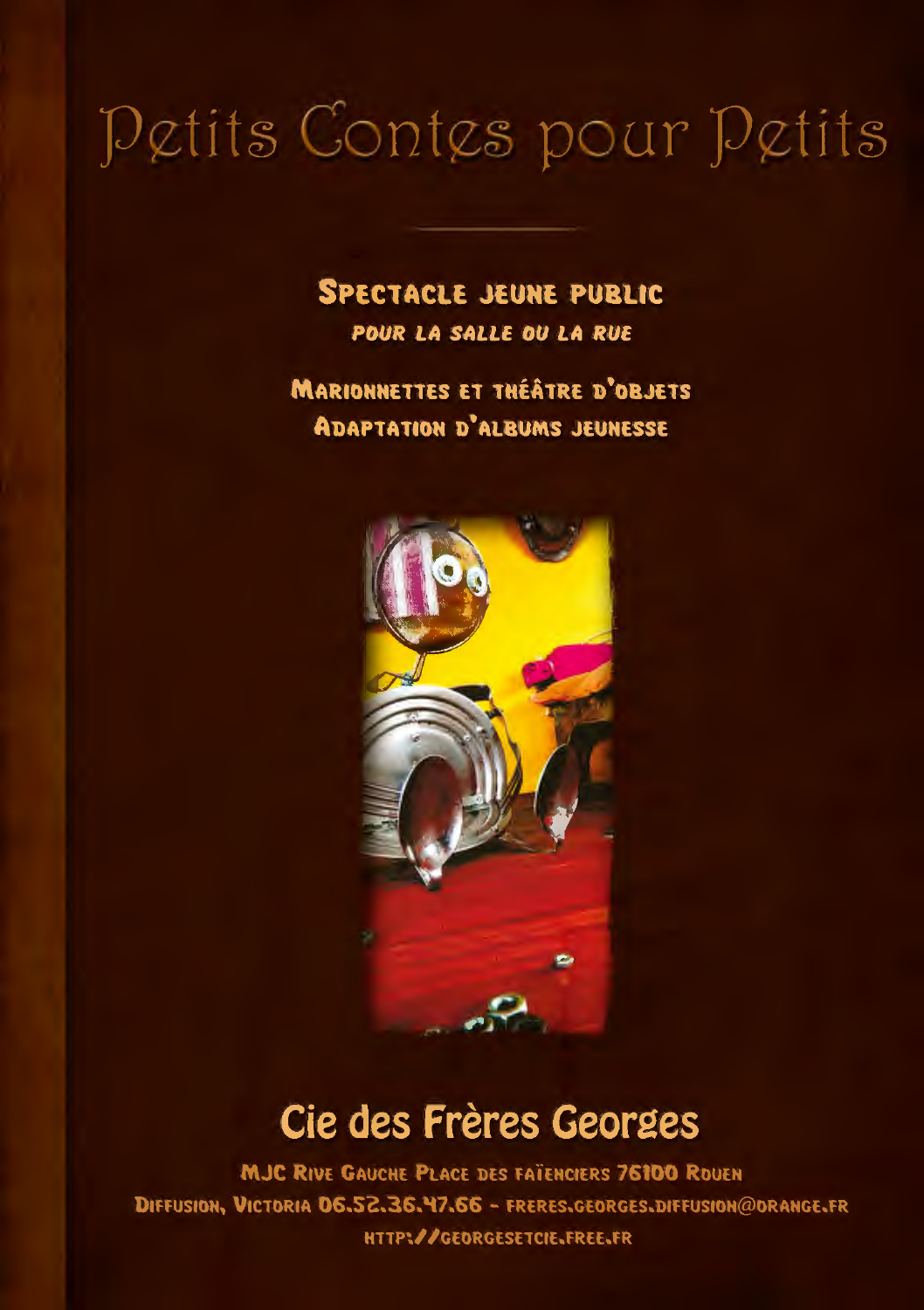#### SOMMAIRE

| NOS INTENTIONS  P 3 |  |
|---------------------|--|
| L'ÉQUIPE  P 4       |  |
| LES HISTOIRES  P 6  |  |
|                     |  |
|                     |  |
|                     |  |
|                     |  |



LE LIVRE EST UN FORMIDABLE LEVIER POUR L'IMAGINAIRE. PETITS CONTES POUR PETITS EST UNE ADAPTATION THÉÂTRALE -THÉÂTRE D'OBJETS ET DE MARIONNETTES - DE QUATRES ALBUMS JEUNESSE : UNE FORME VIVANTE D'ACCOMPAGNEMENT À LA LECTURE!

#### **Cie des Frères Georges**

### Petits Contes pour Petits

### NOS INTENTIONS

LES PERSONNAGES SORTENT DES LIVRES TELS QUE NOUS LES AVONS IMAGINÉS ! CURIOSITÉ NOTABLE... TOUS LES PERSONNAGES SONT BRICOLÉS AVEC DES USTENSILES PIOCHÉS DANS LA VIE DE TOUS LES JOURS ; CUILLÈRE, POT EN TERRE, BALAI... CE SONT LES OBJETS DU QUOTIDIEN QUI S'ÉVEILLENT POUR ANIMER TOUT UN MONDE ET RACONTER DES HISTOIRES AUX ENFANTS.

LES HISTOIRES S'ENCHAINENT ET SE MÊLENT LES UNES AUX AUTRES GRÂCE À DEUX CONTEURS QUI MANIPULENT - À VUE - LES MARIONNETTES, ILS SONT LE MOTEUR DU RÉCIT ET LES VOIX DES PERSONNAGES. PAR AILLEURS, LES CHANGEMENTS DE DÉCORS QUI SONT EUX AUSSI RÉALISÉS SOUS LES YEUX DES SPECTATEURS DONNENT LIEU À UN JEU BURLESQUE ÉTONNANT!

LES ADAPTATIONS PROPOSENT DES UTILISATIONS VARIÉES DE L'ESPACE : DE LA VERTICALITÉ DE PLOUF ! . DONT L'HISTOIRE SE DÉROULE AU FOND D'UN PUITS, AU PLATEAU ROTATIF UTILISÉ POUR COMPTE LES MOUTONS, EN PASSANT PAR TES CHAUSSETTES, BOB ! ET SA MARIONNETTE GRANDE COMME UN ENFANT DE 6 ANS.

CRÉÉ EN 2007 POUR LA SALLE, LE SPECTACLE EST ADAPTÉ EN 2009 **POUR LA RUE.**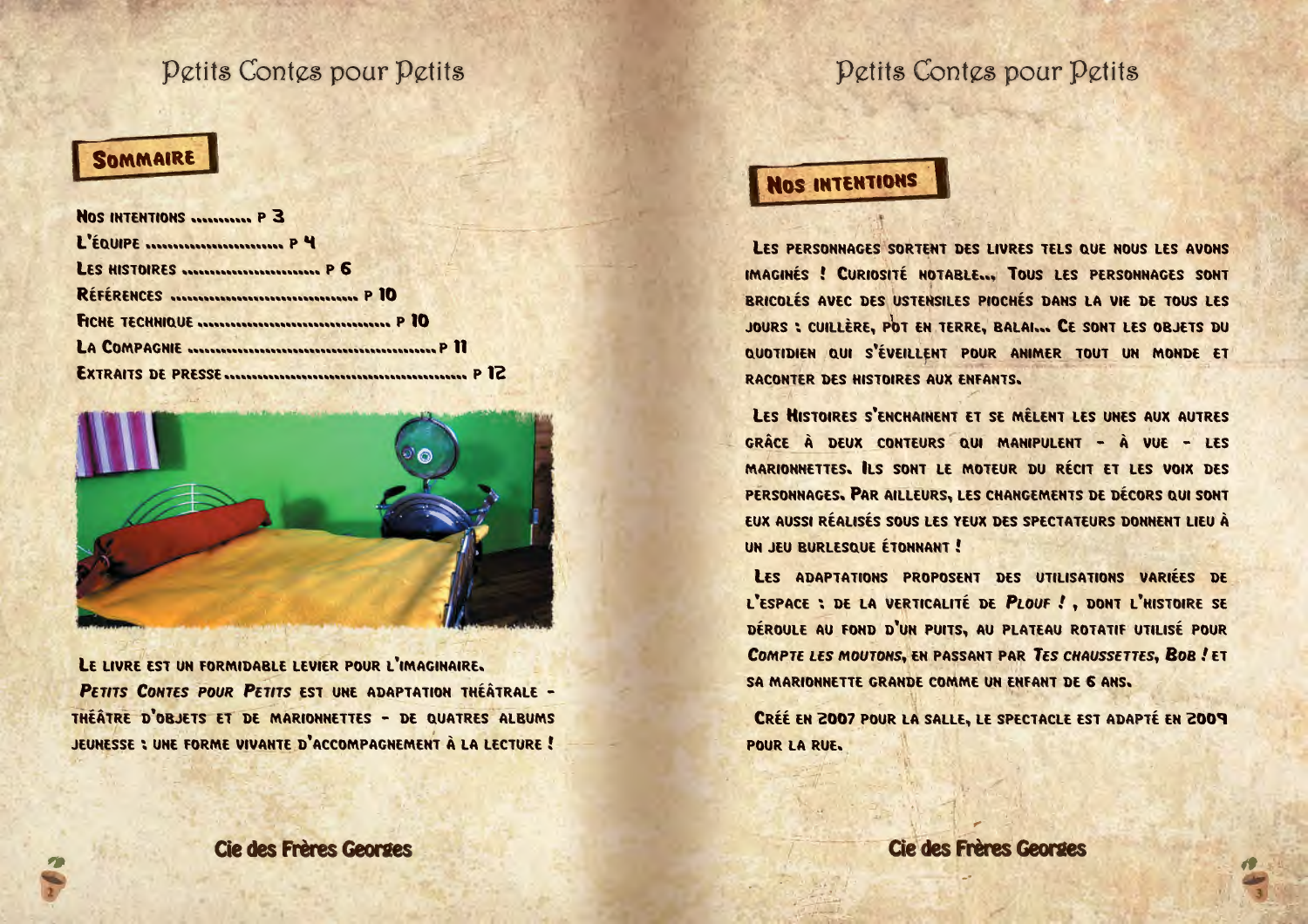

#### **PIERRE BERTIN RIDOUILLEUR DE GÉNIE**

DES PETITES BALLES VIREVOLTANTES DU KAZOO (CIE DES FRÈRES GEORGES) AUX IMPROBABLES INVENTIONS DU PUF (CIRKATOMIK), PIERRE PLACE TOUJOURS L'OBJET AU CŒUR DE LA CRÉATION. SOLO BURLESQUE, THÉÂTRE DE RUE ET MARIONNETTES SONT LES DOMAINES D'EXPLORATION DE CE CHERCHEUR EN MÉCANIQUE POÉTIQUE.

IL EST À L'ORIGINE DU PROJET PETITS CONTES POUR PETITS ET SUIVRA L'ENSEMBLE DU PROJET.

#### **MATHIEU LATEURTRE**

**PRÉCISION ET PERSÉVÉRANCE INFAILLIBLE** 

JONGLEUR ET MANIPULATEUR D'OBJETS, MATHIEU EST AUSSI ARTISTE FORMATEUR EN CIRQUE POUR LA CIE DU BARON PERCHÉ.

AVEC LA CIE DES FRÈRES GEORGES IL EXPLORE LE MONDE DES LIVRES DES ENFANTS AVEC DES OBJETS DU QUOTIDIEN ... IL PREND PART À TOUTES LES CONSTRUCTIONS ET PARTICIPE À LA MISE EN SCÈNE DE PETITS CONTES POUR PETITS.

#### **TIBO SERIES**

DÉNICHEUR DE PETITS RIENS QUI FONT TOUT

TISSEUR DE MOTS, BRODEUR D'ÉTOILES !! IL ÉTAIT UNE FOIS UN APPRENTI CONTEUR... ARPENTANT L'UNIVERS DES TOUT PETITS DEPUIS DE NOMBREUSES ANNÉES, TIBO SE PLAÎT À JOUER AVEC LES SONS, LES LUMIÈRES ET TOUTES SES MARIONNETTES POUR EMMENER SON JEUNE PUBLIC VERS DES TERRES IMAGÉES. IL PARTICIPE À LA MISE EN SCÈNE, À LA CONSTRUCTION ET ÉLABORE LES SUPPORTS DE COMMUNICATION DE PETITS CONTES POUR PETITS.

#### **Cie des Frères Georges**

### Petits Contes pour Petits

#### **AURORE CHOUQUET**

**VIRTUOSE DE L'ÉCOUTE, JOUEUSE DE RÉPLIQUE** 

A 5 ANS ELLE VOULAIT ÊTRE CLOWN OU DANSEUSE AQUATIQUE, C'EST LE TER QUI L'A EMPORTÉ (ET ÇA N'A ÉTONNÉ PERSONNE). QUAND VIENT L'HEURE ELLE TROQUE SON NEZ ET SES NOMBREUSES CASQUETTES POUR ACCOMPAGNER PETITS. MOYENS, GRANDS DANS LEURS PREMIERS PAS SUR LE CHEMIN DU CIRQUE, CE QU'ELLE AIME ? TRANSMETTRE LES VALEURS CIRCASSIENNES POUR VOIR LES ARTISTES EN HERBE HEUREUX DE VIVRE CES INSTANTS PARTAGÉS.

EN 2012, ELLE REPREND LE RÔLE DE GEORGES DANS PETITS CONTES POUR PETITS.



**ONT ÉGALEMENT PARTICIPÉ À LA CRÉATION :** VALÉRIE LEQUETTE, MÉLANIE LEFEVRE, JOHANN CHARVEL ET LAURENT PATOLE.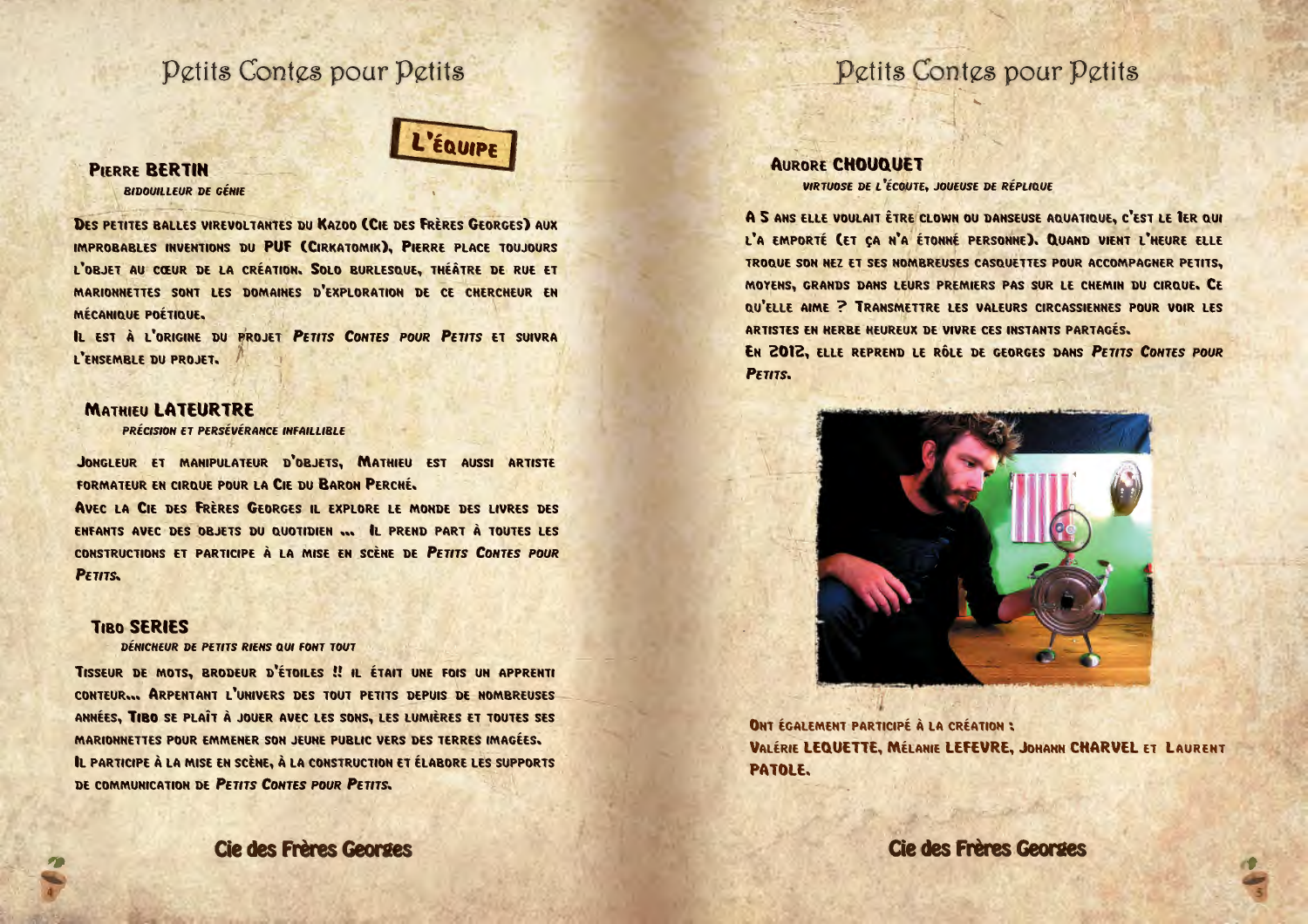## LES HISTOIRES

**PLOUF !** DE PHILIPPE CORENTIN À L'ÉCOLE DES LOISIRS

BALAI, BROSSE, SERPILLIÈRE, TOUT L'UNIVERS DE L'ENTRETIEN POUR DES PERSONNAGES COCASSES! LE RÉCIT DE PHILIPPE CORENTIN SE DÉROULE DANS UN PUITS DANS LEQUEL LES PERSONNAGES MONTENT ET DESCENDENT AU GRÉ DES ÉVÉNEMENTS. CE PUITS, NOUS L'AVONS CONSTRUIT ! EN COUPE BIEN SÛR... POUR QUE LES SPECTATEURS PUISSENT VOIR CE QUI SE PASSE À L'INTÉRIEUR...





**Cie des Frères Georges** 

### Petits Contes pour Petits

TES CHAUSSETTES, BOB ! D'ALEX SANDERS À L'ÉCOLE DES LOISIRS



QUELQUES POTS DE TERRE, DE LA CORDE ET VOILA UNE MARIONNETTE DE I MÈTRE QUI S'HABILLE ET SE DÉSHABILLE EN SUIVANT AVEC PLUS OU MOINS D'APPLICATION LES CONSIGNES DE SA MAMAN. COMME DANS L'OUVRAGE D'ALEX SANDERS, LA MAMAN NE SE MONTRE PAS ET N'INTERVIENT QU'EN VOIX OFF. LA MISE EN SCÈNE PROPOSE UN JEU D'APPARITION ET DE DISPARITION QUI UTILISE TOUTE LA SURFACE DU **PLATEAU.**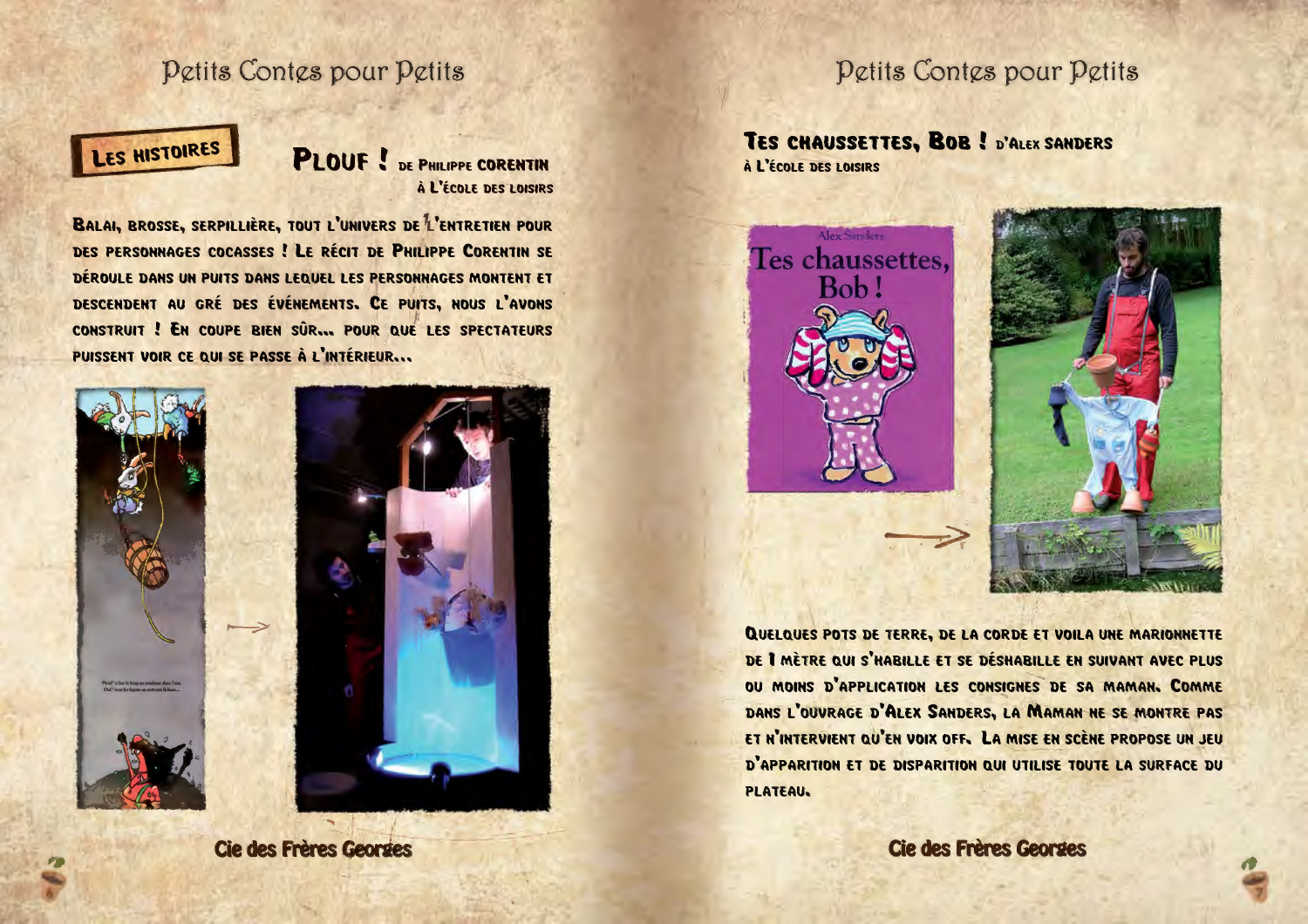#### OH ! C'EST À QUI ? DE GRÉCOIRE SOLOTAREFF

À L'ÉCOLE DES LOISIRS



LE PLASTIQUE ENFIN À L'HONNEUR : BOÎTE À ŒUFS, PRESSE AGRUMES, TUYAU D'ASPIRATEUR... TOUT EST BON POUR RECONSTITUER LES ANIMAUX DE GRÉGOIRE SOLOTAREFF. UNE PAIRE DE GANTS DE JARDINAGE. C'EST À QUI ? PEUT ÊTRE À UNE **GRENOUILLE ? LA NÔTRE A UN CORPS** EN PASSOIRE, UNE TÊTE EN GOURDE, DES YEUX EN BOUCHONS ET DES PATTES EN GANTS DE JARDINAGE...



Cie des Frères Georges

### Petits Contes pour Petits

**COMPTE LES MOUTONS ! DE MIREILLE D'ALLANCE** À L'ÉCOLE DES LOISIRS

TOUT EST MÉTALLIQUE ! CE PETIT GARÇON DEVRA ALLER VOIR SON PÈRE BIEN DES FOIS AVANT DE TROUVER LE SOMMEIL. C'EST LE PLATEAU QUI TOURNE POUR LAISSER VOIR ALTERNATIVEMENT LA CHAMBRE DU PETIT GARÇON ET LE SALON DANS LEQUEL SON PÈRE SE REPOSE APRÈS UNE JOURNÉE DE TRAVAIL. CE PETIT MONDE TOUT ROND RESSEMBLE À UN COCON!

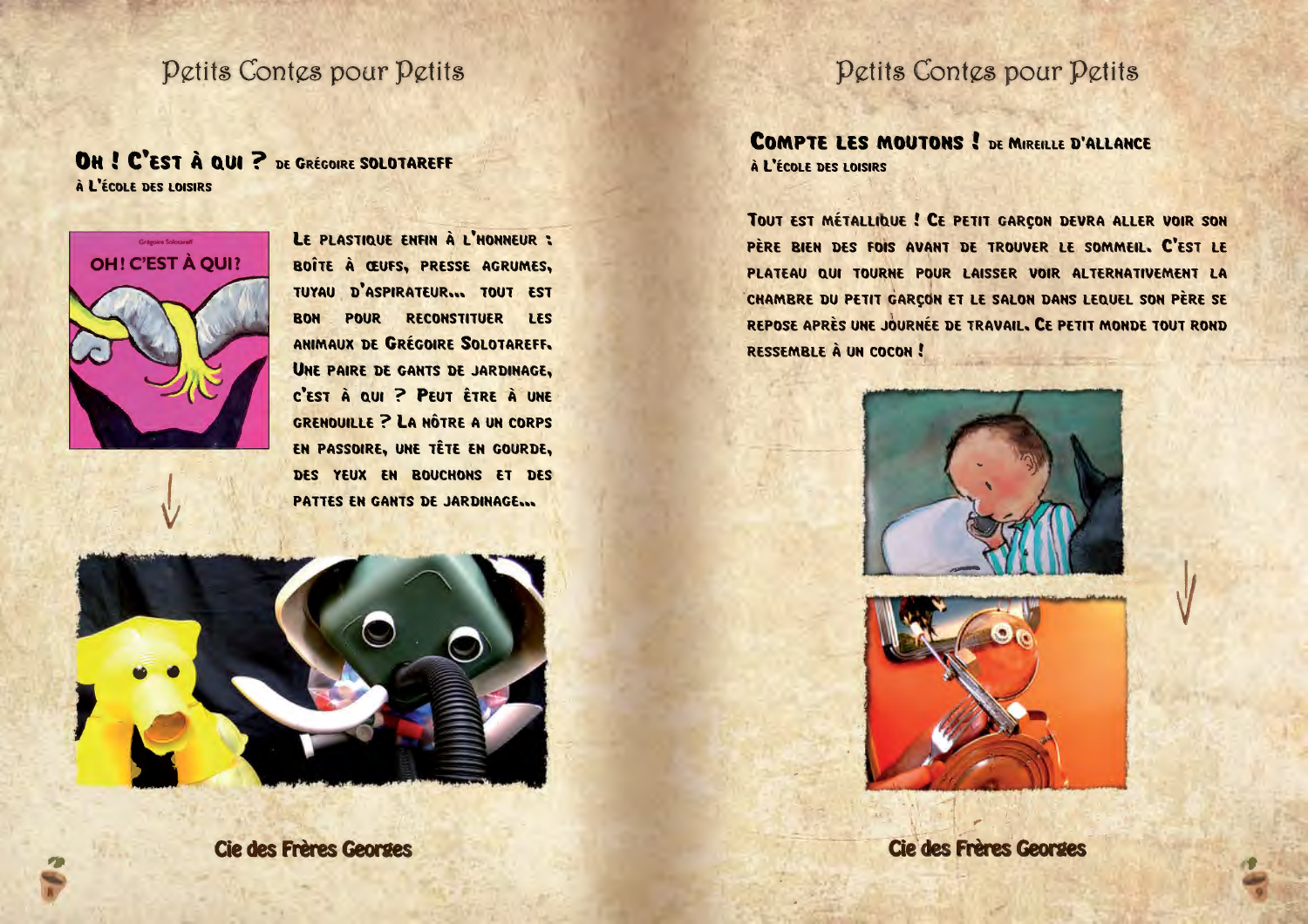PLUS DE 100 REPRÉSENTATIONS DEPUIS 2007, DONT LES FESTIVALS DE LA MARIONNETTE À BERNAY, CLIN D'ŒIL À BRASSY, VIVACITÉ À SOTTEVILLE-LÈS-ROUEN, CANTON D'ÉTÉ À RUGLES, LES LUDIQUES À NOTRE DAME DE GRAVENCHON, BAINS DE RUE À CLICHY LA GARENNE, PRINTEMPS DE PAROLES À MARNE LA VALLÉE, PARADE(S) À NANTERRE (...)



#### **DEUX COMÉDIENS** DURFF: 30 MIN TEMPS MINIMUM ENTRE DEUX SÉANCES : 45 MIN UN POINT D'EAU À PROXIMITÉ

**EN SALLE :** ESPACE SCÉNIQUE : 6M D'OUVERTURE. SM DE PROFONDEUR ET 2.5M DE HAUTEUR JAUGE : À PLAT 80, ET PLUS SI GRADINAGE MONTAGE: ZH - DÉMONTAGE: 1H30 UNE ARRIVÉE ÉLECTRIQUE 16A

#### **EN RUE :**

ESPACE SCÉNIQUE PLAT : 8M D'OUVERTURE, 8M DE PROFONDEUR **ET 3M DE HAUTEUR OOS: 3200L** MONTAGE: 2H30 - DÉMONTAGE: 2H UNE LOGE ET UNE PLACE DE PARKING À PROXIMITÉ DU LIEU DE JEU **GARDIFNNAGE DU DÉCOR ENTRE LES SÉANCES ET LA NUIT** 

**Cie des Frères Georges** 

#### Petits Contes pour Petits

#### **LA COMPAGNIE**

**GEORGES ET SES FRÈRES SE RÉUNISSENT POUR LA PREMIÈRE FOIS EN** NORMANDIE AU DÉBUT DE L'ANNÉE 2006. PARMI EUX. PERSONNE NE SE PRÉNOMME GEORGES ALORS PAR SOUCIS D'ÉQUITÉ CE SERA « CIE DES FRÈRES GEORGES », L'EXPRESSION « FRÈRE GEORGES » EST INSPIRÉE DE LA BANDE DESSINÉE DE MANU LARCENET LE COMBAT ORDINAIRE OU DEUX FRÈRES S'INTERPELLENT PAR CE PRÉNOM. QU'ILS EMPRUNTENT EUX MÊMES AU PERSONNAGE D'UN ROMAN DE STEINBECK **DES SOURIS ET DES HOMMES...** 

CA, C'ÉTAIT POUR LE CÔTÉ BOUQUIN, QUE L'ON ADAPTE PARFOIS SUR **SCÈNE COMME DANS PETITS CONTES POUR PETITS.** 

NOS CRÉATIONS PARTENT D'ABORD ET AVANT TOUT DES OBJETS ET DES MATÉRIAUX QUI NOUS ENTOURENT, QUI PARFOIS NOUS INSPIRENT ET QUE L'ON VEUT VOIR MIS EN SCÈNE : DÉTOURNER LES OBJETS DU QUOTIDIEN POUR EN FAIRE DES MARIONNETTES OU CHERCHER LE COMPROMIS PARFAIT ENTRE LE CAMPING-CAR ET LE COUTEAU SUISSE DANS VÉLOTONOME, TOUT EST AFFAIRE D'IMAGINATION!

LA PUBLICITÉ, QUI VANTE TOUTE SORTE D'OBJET, EST NOTRE DERNIER TERRAIN DE RECHERCHE AVEC LE PROJET LA RÉCLAME.

ENFIN, LA RENCONTRE AVEC LE PUBLIC EST AUSSI PROVOQUÉE DANS LE CADRE D'ACTIONS CULTURELLES QUI NOUS PERMETTENT DE PARTAGER NOTRE UNIVERS D'UNE AUTRE MANIÈRE. DE LE FAIRE DÉCOUVRIR DE I'INTÉRIFUR.